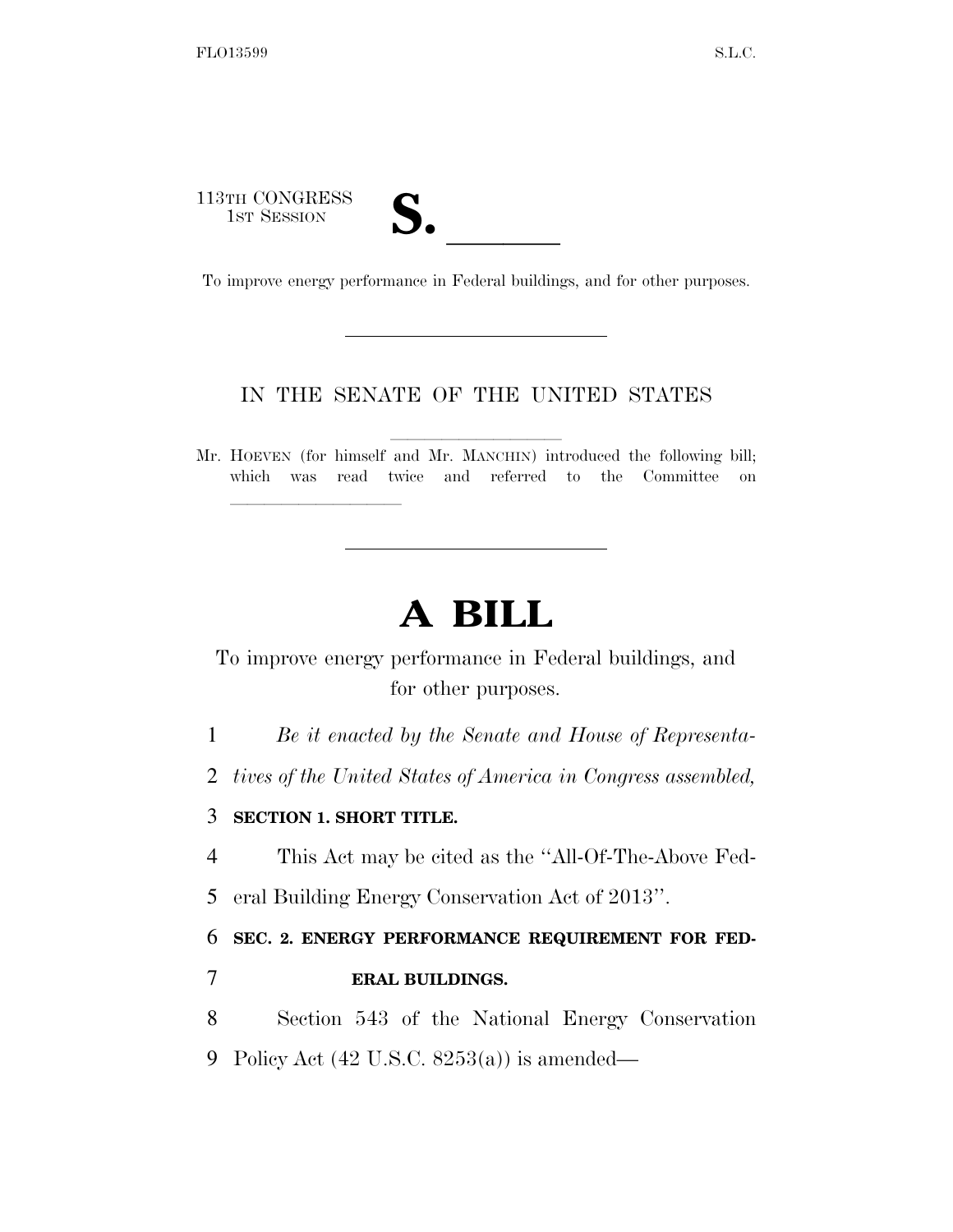1 (1) by striking subsection (a) and inserting the 2 following:

3 ''(a) ENERGY PERFORMANCE REQUIREMENT FOR 4 FEDERAL BUILDINGS.—

 ''(1) REQUIREMENT.—Subject to paragraph (2), each agency shall apply energy conservation measures to, and shall improve the design for the construction of, the Federal buildings of the agency (including each industrial or laboratory facility) so that the energy consumption per gross square foot of the Federal buildings of the agency in fiscal years 2006 through 2020 is reduced, as compared with the energy consumption per gross square foot of the Federal buildings of the agency in fiscal year 2003, by the percentage specified in the following table:

|              | Percentage |
|--------------|------------|
| "Fiscal Year | Reduction  |
| 2006         | 2          |
| 2007         | 4          |
| 2008         | 9          |
| 2009         | 12         |
| 2010         | 15         |
| 2011         | 18         |
| 2012         | 21         |
| 2013         | 24         |
| 2014         | 27         |
| 2015         | 30         |
| 2016         | 33         |
| 2017         | 36         |
| 2018         | 39         |
| 2019         | 42         |
| 2020         | 45         |

16 "(2) EXCLUSION FOR BUILDINGS WITH ENERGY

17 INTENSIVE ACTIVITIES.—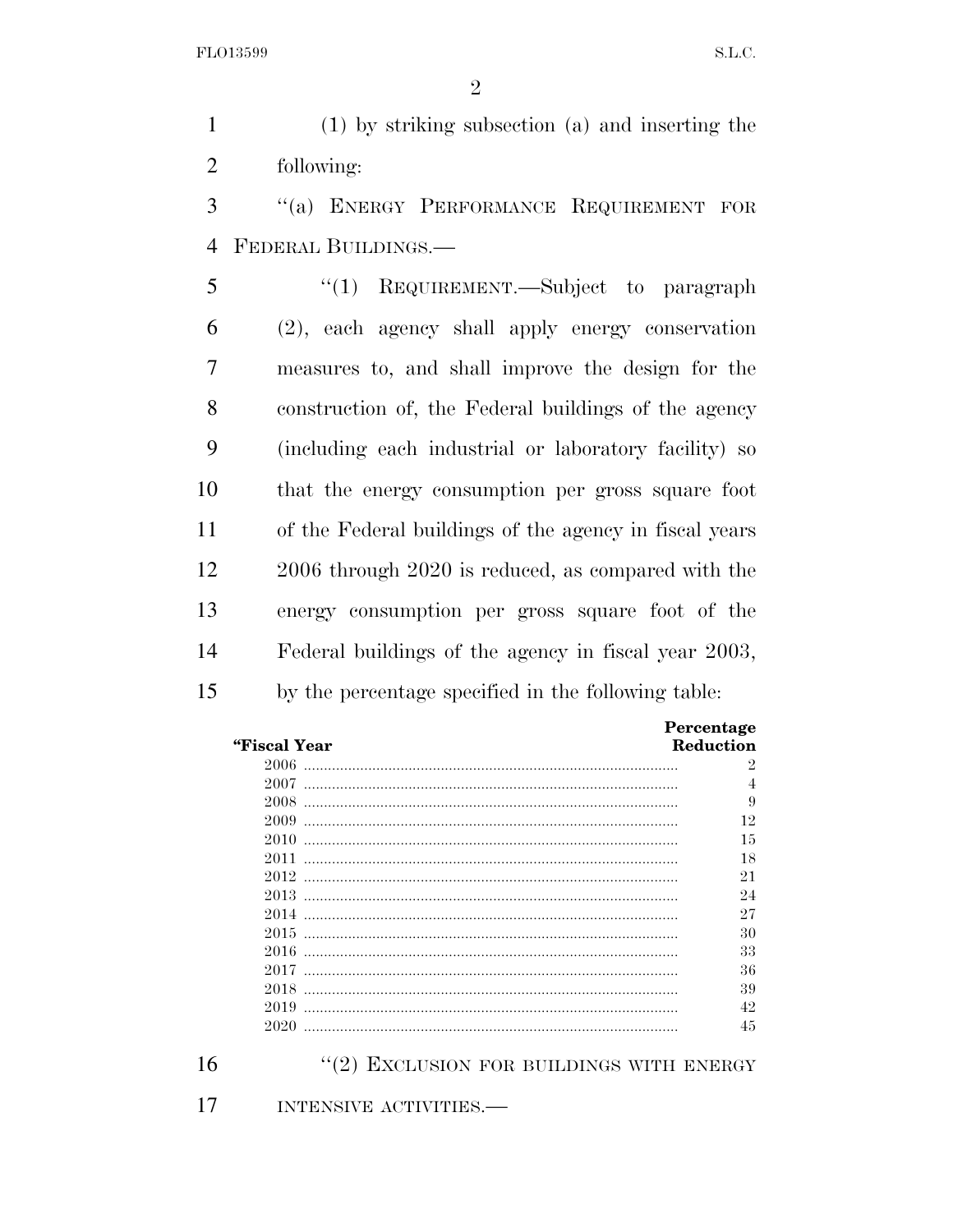FLO13599 S.L.C.

| $\mathbf{1}$   | "(A) IN GENERAL.—An agency may ex-                  |
|----------------|-----------------------------------------------------|
| $\overline{2}$ | clude from the requirements of paragraph $(1)$      |
| 3              | any building (including the associated energy       |
| $\overline{4}$ | consumption and gross square footage) in which      |
| 5              | energy intensive activities are carried out.        |
| 6              | "(B) REPORTS.—Each agency shall iden-               |
| 7              | tify and list in each report made under section     |
| 8              | $548(a)$ the buildings designated by the agency     |
| 9              | for exclusion under subparagraph $(A)$ .            |
| 10             | "(3) REVIEW.—Not later than December 31,            |
| 11             | 2016, the Secretary shall review the results of the |
| 12             | implementation of the energy performance require-   |
| 13             | ments established under paragraph (1).              |
| 14             | "(4) SUBSEQUENT FISCAL YEARS.—The Sec-              |
| 15             | retary may amend or set energy performance re-      |
| 16             | quirements for Federal buildings for each of fiscal |
| 17             | years 2018 through 2025 by a rule that—             |
| 18             | $\lq\lq$ includes cost-benefit analysis and an      |
| 19             | opportunity for public comment;                     |
| 20             | "(B) establishes levels that are technically        |
| 21             | feasible and economically justifiable; and          |
| 22             | "(C) considers any energy- and water-sav-           |
| 23             | measures identified in evaluations<br>ing<br>con-   |
| 24             | ducted under subsection $(f)(3)$ ."; and            |
| 25             | $(2)$ in subsection $(f)$ —                         |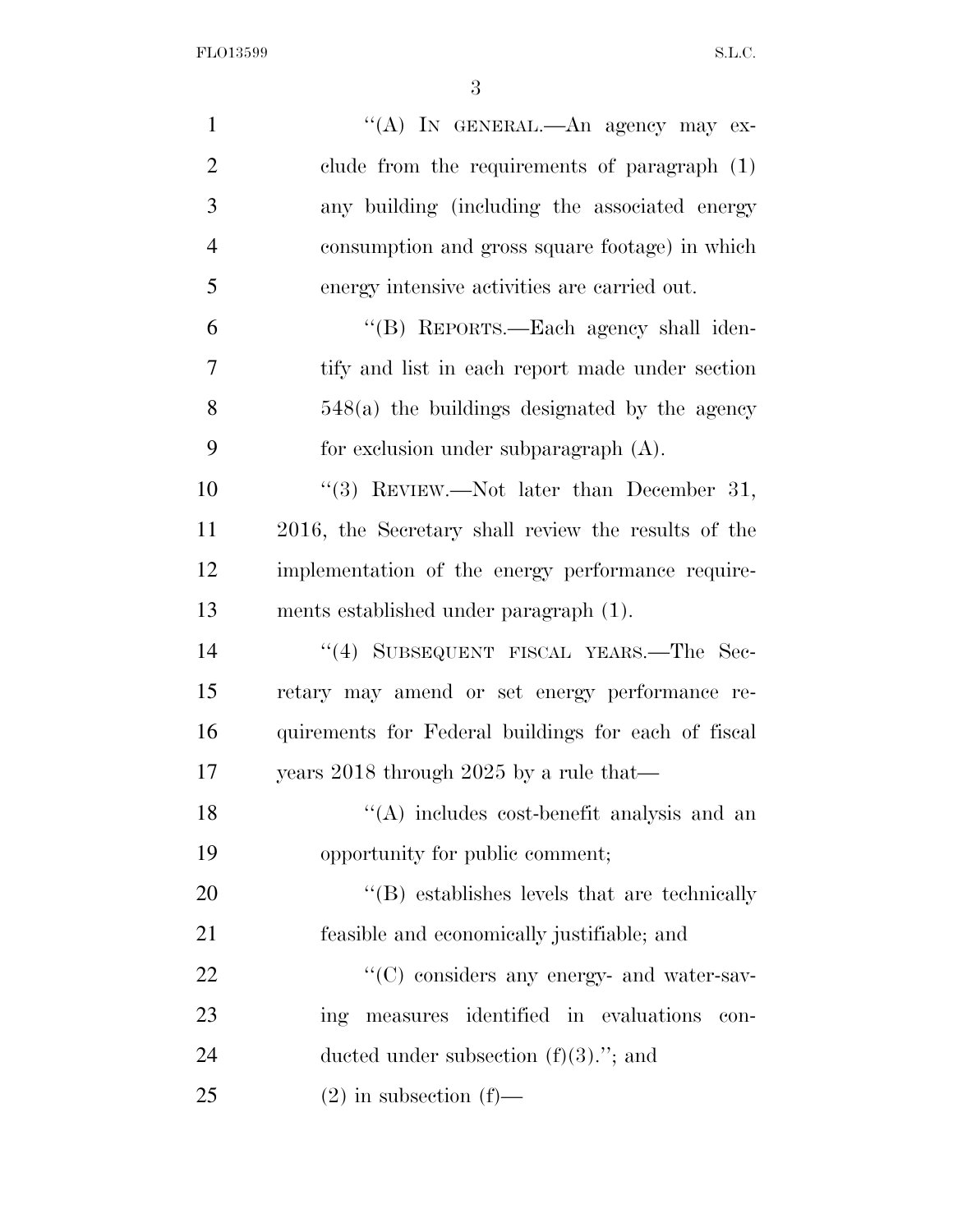FLO13599 S.L.C.

| $\mathbf{1}$   | $(A)$ in paragraph $(1)$ —                          |
|----------------|-----------------------------------------------------|
| $\mathfrak{2}$ | (i) by redesignating subparagraphs                  |
| 3              | $(E)$ , $(F)$ , and $(G)$ as subparagraphs $(F)$ ,  |
| $\overline{4}$ | $(G)$ , and $(H)$ , respectively; and               |
| 5              | (ii) by inserting after subparagraph                |
| 6              | (D) the following:                                  |
| 7              | "(E) ONGOING COMMISSIONING.—The                     |
| 8              | term 'ongoing commissioning' means an ongo-         |
| 9              | ing process of commissioning using monitored        |
| 10             | data, the primary goal of which is to ensure        |
| 11             | continuous optimum performance of a facility,       |
| 12             | in accordance with design or operating needs,       |
| 13             | over the useful life of the facility, while meeting |
| 14             | facility occupancy requirements.";                  |
| 15             | $(B)$ in paragraph $(2)$ , by adding at the end     |
| 16             | the following:                                      |
| 17             | "(C) ENERGY MANAGEMENT SYSTEM.-An                   |
| 18             | energy manager designated under subparagraph        |
| 19             | (A) shall consider use of a system to manage        |
| 20             | energy use at the facility and certification of     |
| 21             | the facility in accordance with the International   |
| 22             | Organization for Standardization<br>standard        |
| 23             | numbered 50001 and entitled 'Energy Manage-         |
| 24             | ment Systems'.";                                    |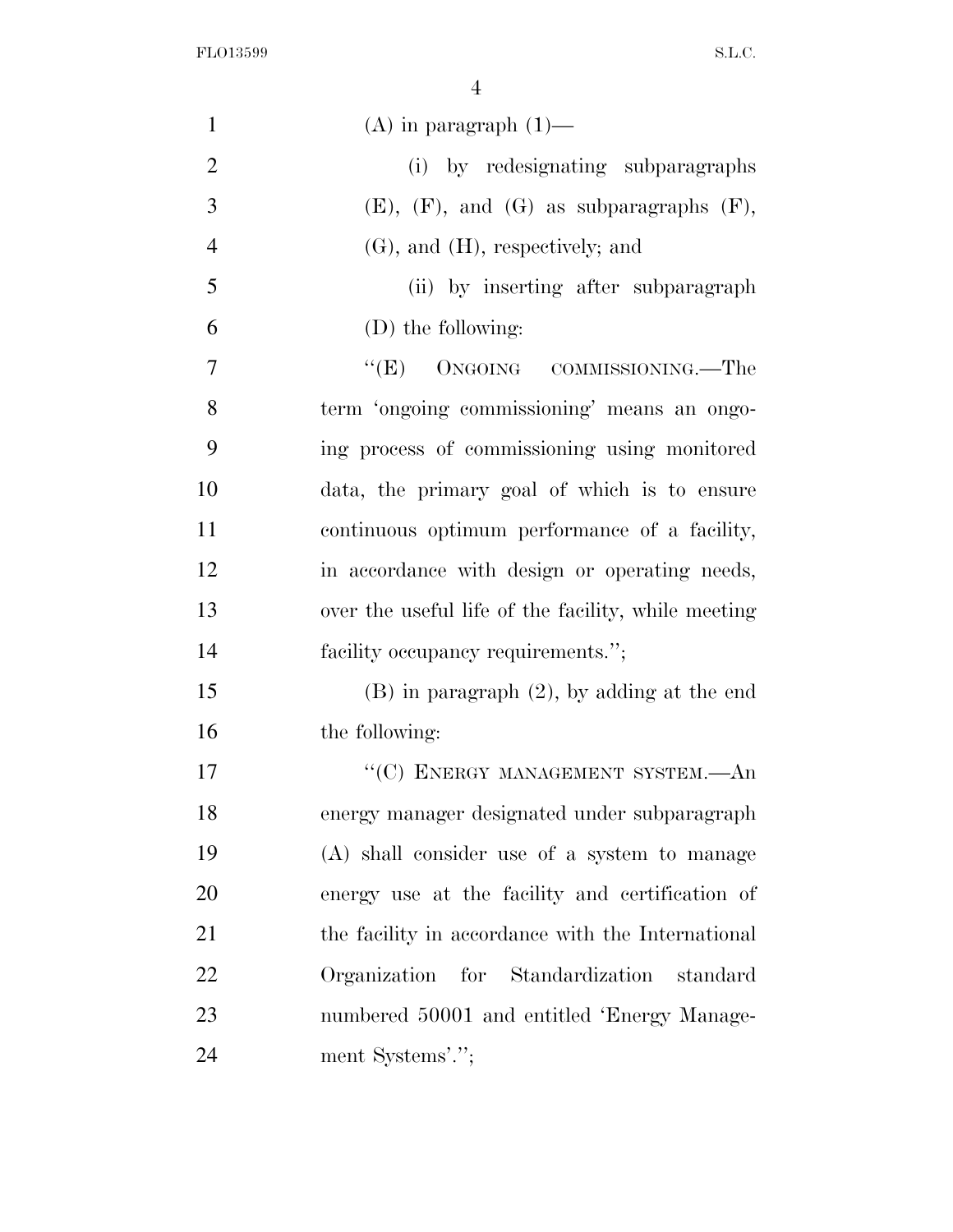| $\mathbf{1}$   | $(C)$ by striking paragraphs $(3)$ and $(4)$ and |
|----------------|--------------------------------------------------|
| $\overline{2}$ | inserting the following:                         |
| 3              | "(3) ENERGY AND WATER EVALUATIONS AND            |
| $\overline{4}$ | COMMISSIONING.                                   |
| 5              | "(A) EVALUATIONS.—Except as provided             |
| 6              | in subparagraph (B), effective beginning on the  |
| 7              | date that is 180 days after the date of enact-   |
| 8              | ment of the All-Of-The-Above Federal Building    |
| 9              | Energy Conservation Act of 2013, and annually    |
| 10             | thereafter, each energy manager shall complete,  |
| 11             | for each calendar year, a comprehensive energy   |
| 12             | and water evaluation and recommissioning or      |
| 13             | retrocommissioning for approximately 25 per-     |
| 14             | cent of the facilities of each agency that meet  |
| 15             | the criteria under paragraph $(2)(B)$ in a man-  |
| 16             | ner that ensures that an evaluation of each fa-  |
| 17             | cility is completed at least once every 4 years. |
| 18             | "(B) EXCEPTIONS.—An evaluation and re-           |
| 19             | commissioning shall not be required under sub-   |
| 20             | paragraph $(A)$ with respect to a facility that— |
| 21             | "(i) has had a comprehensive energy              |
| 22             | and water evaluation during the 8-year pe-       |
| 23             | riod preceding the date of the evaluation;       |
| 24             | $``(ii)(I)$ has been commissioned, re-           |
| 25             | commissioned, or retrocommissioned dur-          |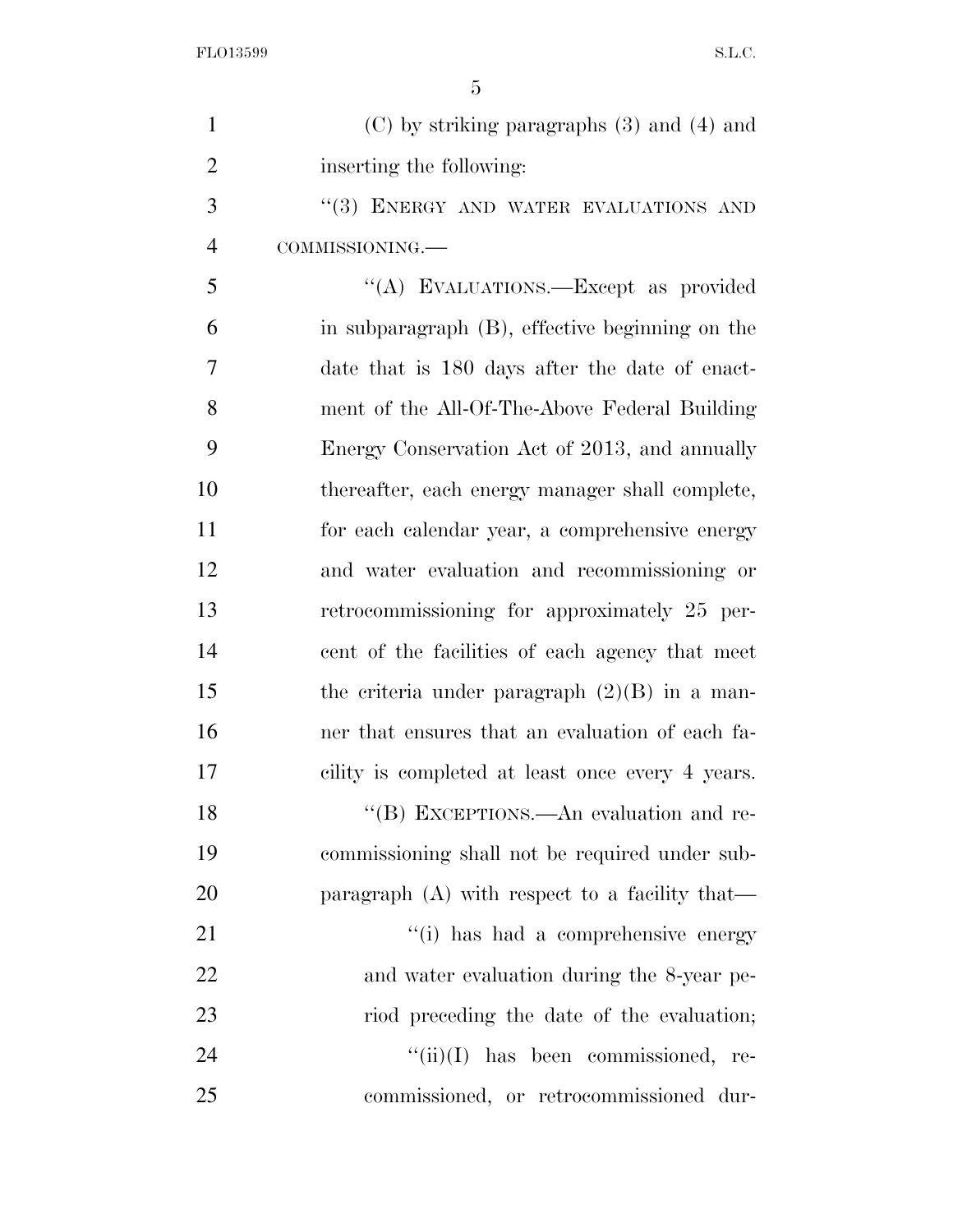| $\mathbf{1}$   | ing the 10-year period preceding the date     |
|----------------|-----------------------------------------------|
| $\overline{2}$ | of the evaluation; or                         |
| 3              | "(II) is under ongoing commissioning;         |
| $\overline{4}$ | "(iii) has not had a major change in          |
| 5              | function or use since the previous evalua-    |
| 6              | tion and commissioning;                       |
| $\overline{7}$ | "(iv) has been benchmarked with pub-          |
| 8              | lic disclosure under paragraph (8) within     |
| 9              | the year preceding the evaluation; and        |
| 10             | $``(v)(I)$ based on the benchmarking,         |
| 11             | has achieved at a facility level the most re- |
| 12             | cumulative energy savings target<br>cent      |
| 13             | under subsection (a) compared to the ear-     |
| 14             | lier of-                                      |
| 15             | $\cdot$ (aa) the date of the most recent      |
| 16             | evaluation; or                                |
| 17             | $\degree$ (bb) the date—                      |
| 18             | $\lq\lq$ (AA) of the most recent              |
| 19             | commissioning, recommissioning,               |
| 20             | or retrocommissioning; or                     |
| 21             | "(BB) on which ongoing                        |
| 22             | commissioning began; or                       |
| 23             | $\lq\lq$ (II) has a long-term contract in     |
| 24             | place guaranteeing energy savings at least    |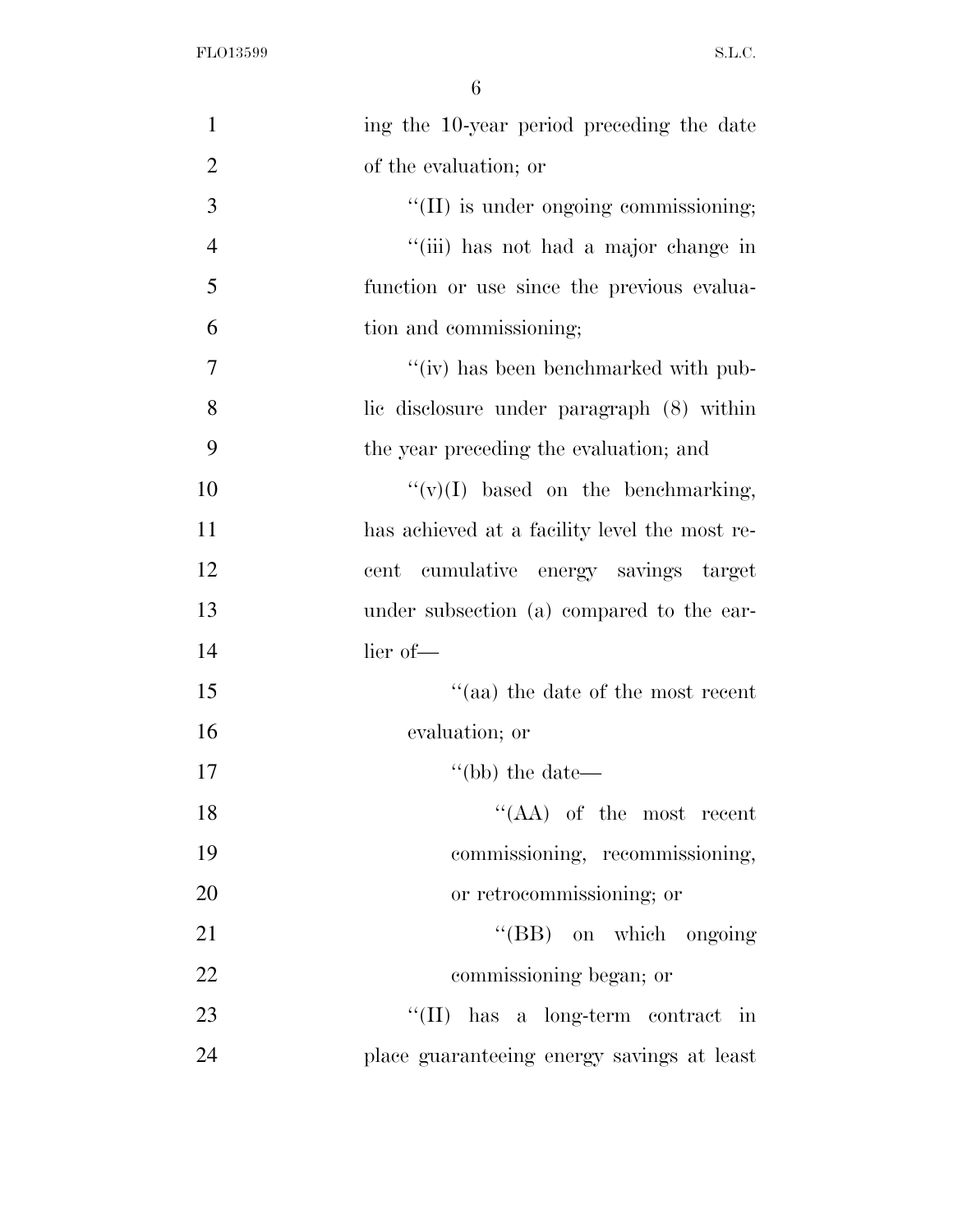| $\mathbf{1}$   | as great as the energy savings target under      |
|----------------|--------------------------------------------------|
| $\overline{2}$ | subclause $(I)$ .                                |
| 3              | $\lq\lq (4)$ IMPLEMENTATION OF IDENTIFIED ENERGY |
| $\overline{4}$ | AND WATER EFFICIENCY MEASURES.-                  |
| 5              | "(A) IN GENERAL.—Not later than 2 years          |
| 6              | after the date of completion of each evaluation  |
| 7              | under paragraph (3), each energy manager         |
| 8              | $may-$                                           |
| 9              | "(i) implement any energy- or water-             |
| 10             | saving measure that the Federal agency           |
| 11             | identified in the evaluation conducted           |
| 12             | under paragraph $(3)$ that is life-cycle cost    |
| 13             | effective; and                                   |
| 14             | "(ii) bundle individual measures of              |
| 15             | varying paybacks together into combined          |
| 16             | projects.                                        |
| 17             | "(B) MEASURES NOT IMPLEMENTED.                   |
| 18             | The energy manager shall, as part of the cer-    |
| 19             | tification system under paragraph (7), explain   |
| 20             | the reasons why any life-cycle cost effective    |
| 21             | measures were not implemented under subpara-     |
| 22             | graph (A) using guidelines developed by the      |
| 23             | Secretary."; and                                 |
| 24             | (D) in paragraph $(7)(C)$ , by adding at the     |
| 25             | end the following:                               |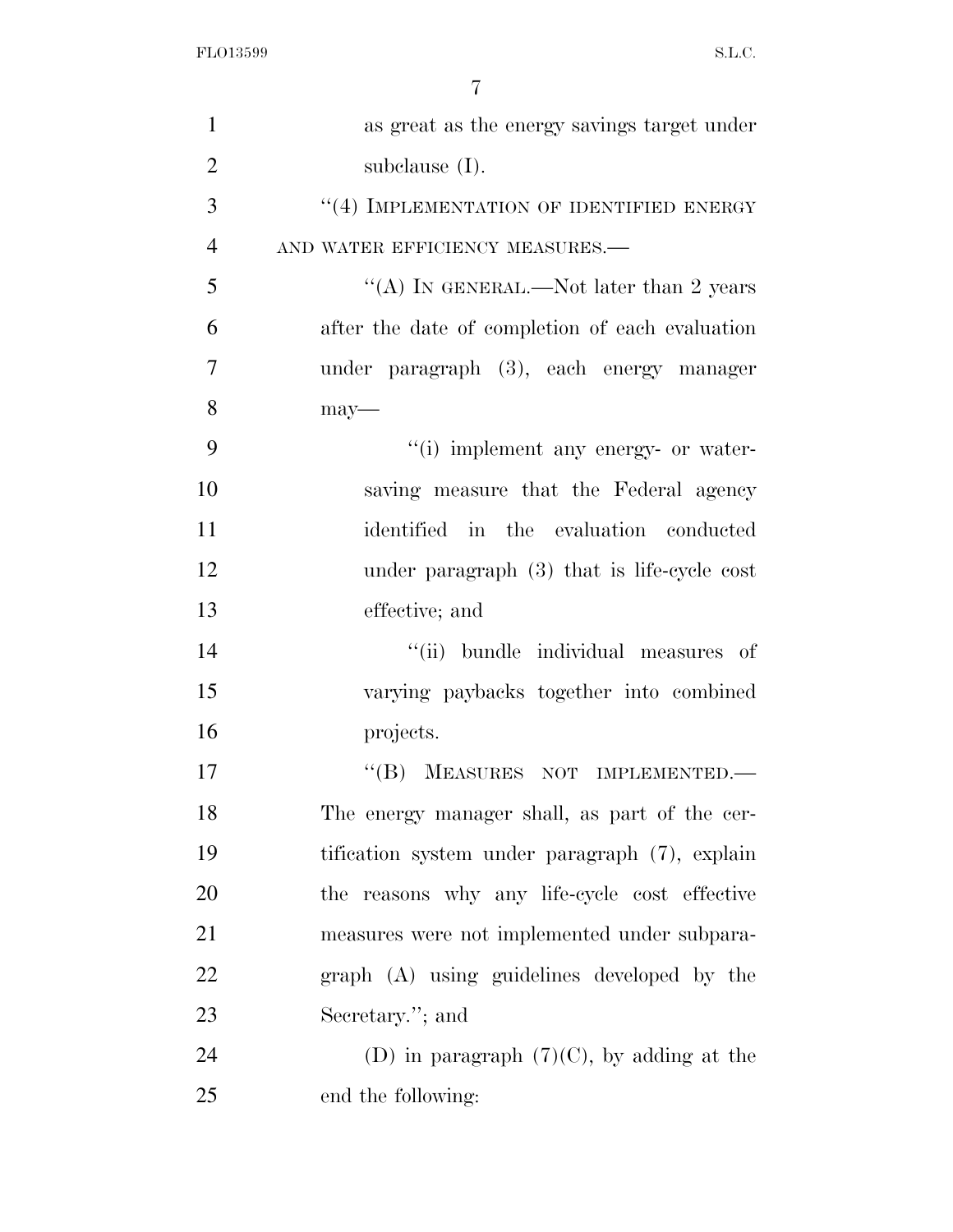FLO13599 S.L.C.

1 ''(iii) SUMMARY REPORT.—The Sec- retary shall make available a report that summarizes the information tracked under subparagraph (B)(i) by each agency and, as applicable, by each type of measure.''. **SEC. 3. FEDERAL BUILDING ENERGY EFFICIENCY PER- FORMANCE STANDARDS; CERTIFICATION SYSTEM AND LEVEL FOR GREEN BUILDINGS.**  (a) DEFINITIONS.—Section 303 of the Energy Con- servation and Production Act (42 U.S.C. 6832) is amend- ed— (1) in paragraph (6), by striking ''to be con- structed'' and inserting ''constructed or altered''; and (2) by adding at the end the following: ''(17) MAJOR RENOVATION.—The term 'major renovation' means a modification of building energy systems sufficiently extensive that the whole building can meet energy standards for new buildings, based on criteria to be established by the Secretary through notice and comment rulemaking.''. 22 (b) FEDERAL BUILDING EFFICIENCY STANDARDS.— Section 305 of the Energy Conservation and Production Act (42 U.S.C. 6834) is amended— 25 (1) in subsection  $(a)(3)$ —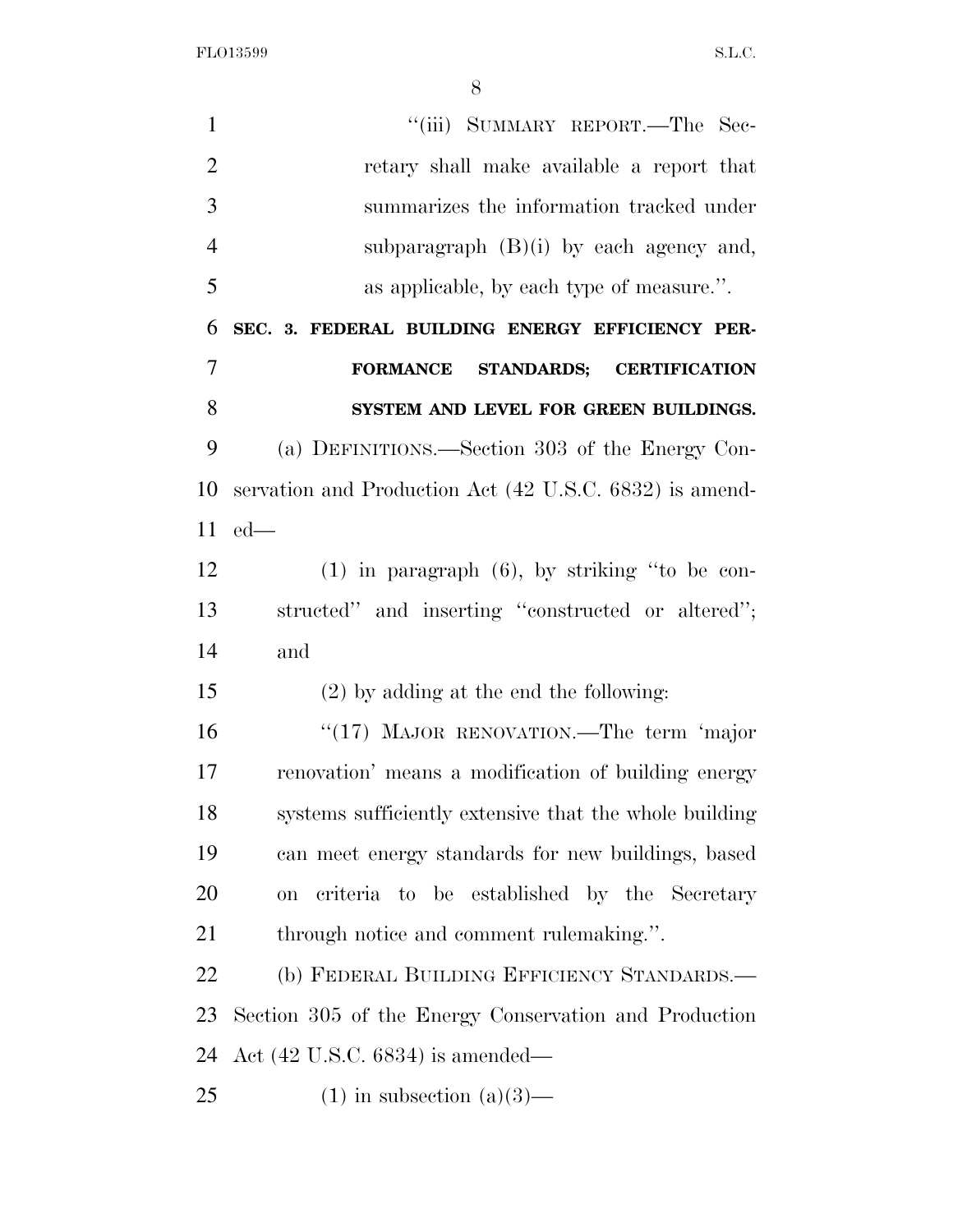| $\mathbf{1}$   | (A) strike " $(3)(A)$ Not later than" and all |
|----------------|-----------------------------------------------|
| $\overline{2}$ | that follows through subparagraph (B):        |
| 3              | "(3) REVISED FEDERAL BUILDING ENERGY EF-      |
| $\overline{4}$ | FICIENCY PERFORMANCE STANDARDS; CERTIFI-      |
| 5              | CATION FOR GREEN BUILDINGS.-                  |
| 6              | "(A) REVISED FEDERAL BUILDING EN-             |
| 7              | ERGY<br>EFFICIENCY PERFORMANCE STAND-         |
| 8              | ARDS.                                         |
| 9              | "(i) IN GENERAL.—Not later than 1             |
| 10             | year after the date of enactment of the All-  |
| 11             | Of-The-Above Federal Building Energy          |
| 12             | Conservation Act of 2013 and after the        |
| 13             | date of approval of each subsequent revi-     |
| 14             | sion of ASHRAE Standard 90.1 or the           |
| 15             | International Energy Conservation Code,       |
| 16             | as appropriate, the Secretary shall estab-    |
| 17             | lish, by rule, revised Federal building en-   |
| 18             | ergy efficiency performance standards that    |
| 19             | require that—                                 |
| 20             | "(I) new Federal buildings and                |
| 21             | alterations and additions to existing         |
| 22             | Federal buildings—                            |
| 23             | "(aa) meet or exceed the                      |
| 24             | most recent revision of the Inter-            |
| 25             | national Energy Conservation                  |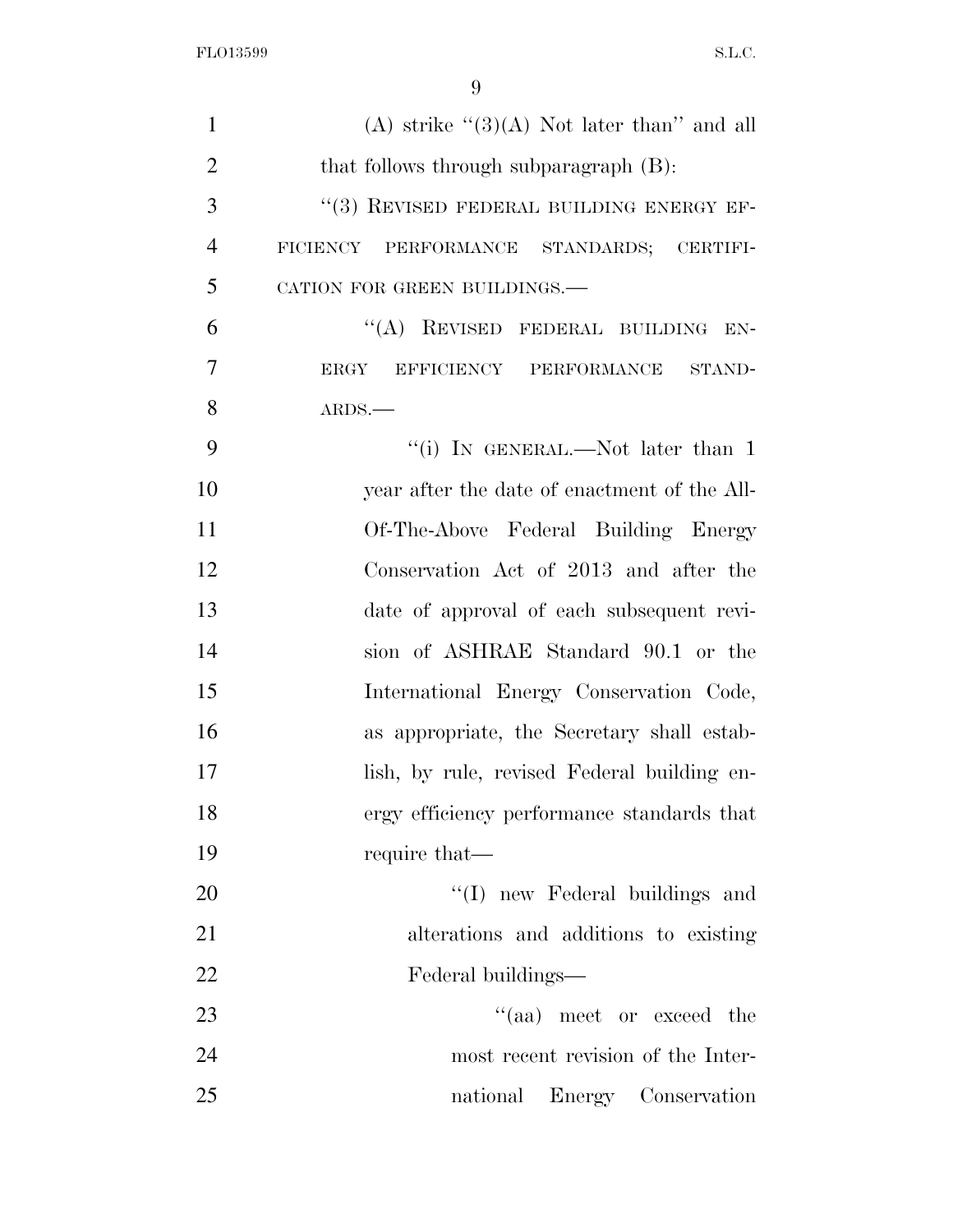| $\mathbf{1}$<br>Code (in the case of residential    |  |
|-----------------------------------------------------|--|
| $\overline{2}$<br>buildings) or ASHRAE Standard     |  |
| 3<br>90.1 (in the case of commercial                |  |
| $\overline{4}$<br>buildings) that the Secretary de- |  |
| 5<br>termines saves energy compared                 |  |
| 6<br>to previous versions of the Code               |  |
| 7<br>or Standard; and                               |  |
| 8<br>"(bb) meet or exceed the en-                   |  |
| 9<br>ergy provisions of state and local             |  |
| 10<br>building codes applicable to the              |  |
| 11<br>building, if the codes are more               |  |
| 12<br>stringent than the International              |  |
| 13<br>Energy Conservation Code or                   |  |
| 14<br>ASHRAE Standard 90.1, as ap-                  |  |
| 15<br>plicable;                                     |  |
| 16<br>$\lq\lq$ (II) unless demonstrated not to      |  |
| 17<br>life-cycle cost effective for new<br>be       |  |
| Federal buildings and Federal build-<br>18          |  |
| 19<br>ings with major renovations—                  |  |
| 20<br>"(aa) the buildings be de-                    |  |
| 21<br>signed to achieve energy con-                 |  |
| 22<br>sumption levels that are at least             |  |
| 23<br>30 percent below the levels estab-            |  |
| 24<br>lished in the version of the                  |  |
| 25<br>ASHRAE Standard or the Inter-                 |  |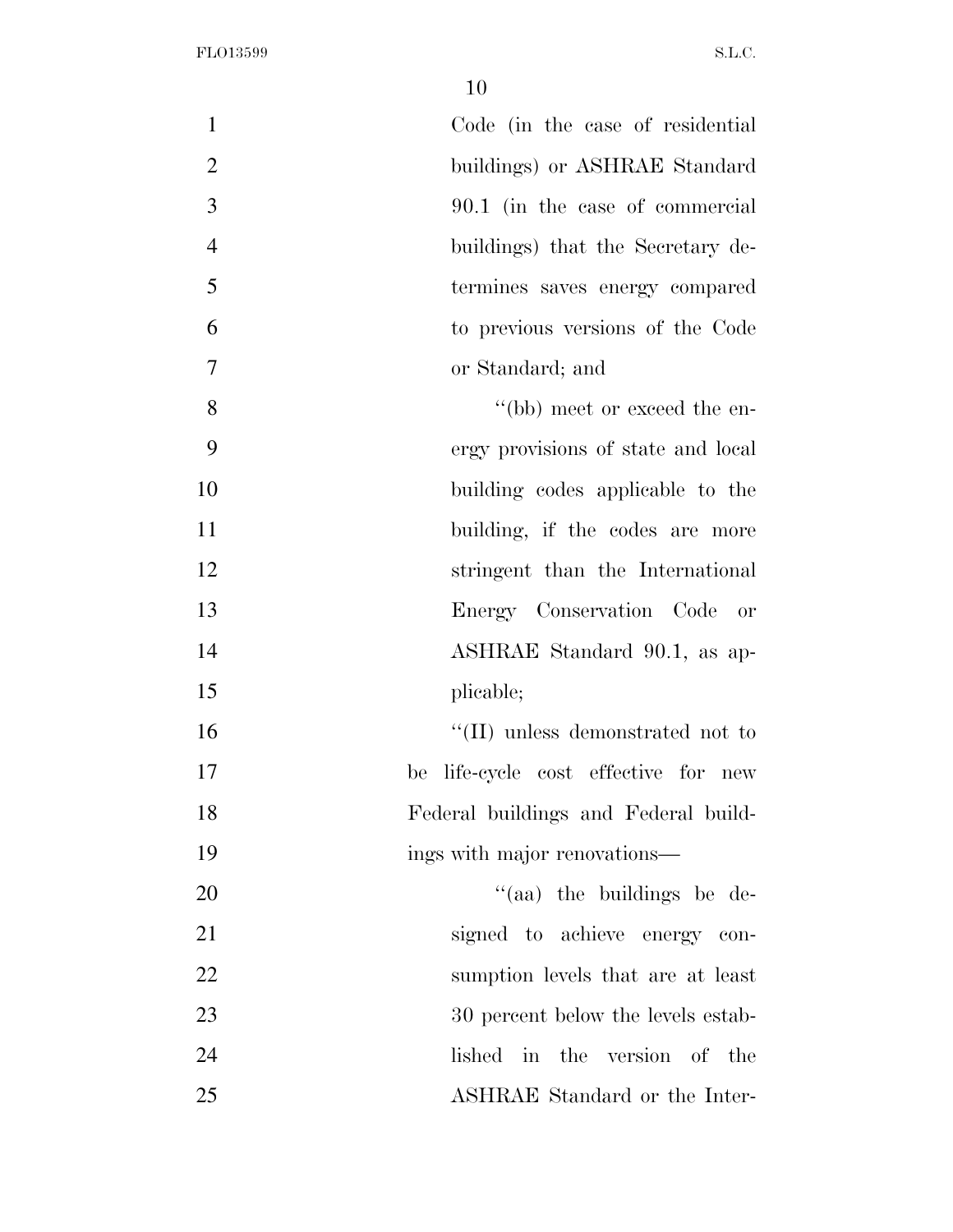| $\mathbf{1}$   | national Energy Conservation                |
|----------------|---------------------------------------------|
| $\overline{2}$ | Code, as appropriate, that is ap-           |
| 3              | plied under clause (i); and                 |
| $\overline{4}$ | "(bb) sustainable design                    |
| 5              | principles are applied to<br>the            |
| 6              | siting, design, and construction            |
| 7              | of all new Federal buildings and            |
| 8              | replacement Federal buildings;              |
| 9              | "(III) if water is used to achieve          |
| 10             | energy efficiency, water conservation       |
| 11             | technologies shall be applied to the ex-    |
| 12             | tent that the technologies are life-        |
| 13             | cycle cost effective; and                   |
| 14             | $``(IV)$ if life-cycle cost effective,      |
| 15             | as compared to other reasonably avail-      |
| 16             | able technologies, not less than 30         |
| 17             | percent of the hot water demand for         |
| 18             | each new Federal building or Federal        |
| 19             | building undergoing a major renova-         |
| 20             | tion be met through the installation        |
| 21             | and use of solar hot water heaters.         |
| <u>22</u>      | "(ii) LIMITATION.—Clause (i)(I) shall       |
| 23             | not apply to unaltered portions of existing |
| 24             | Federal buildings and systems that have     |
| 25             | been added to or altered.";                 |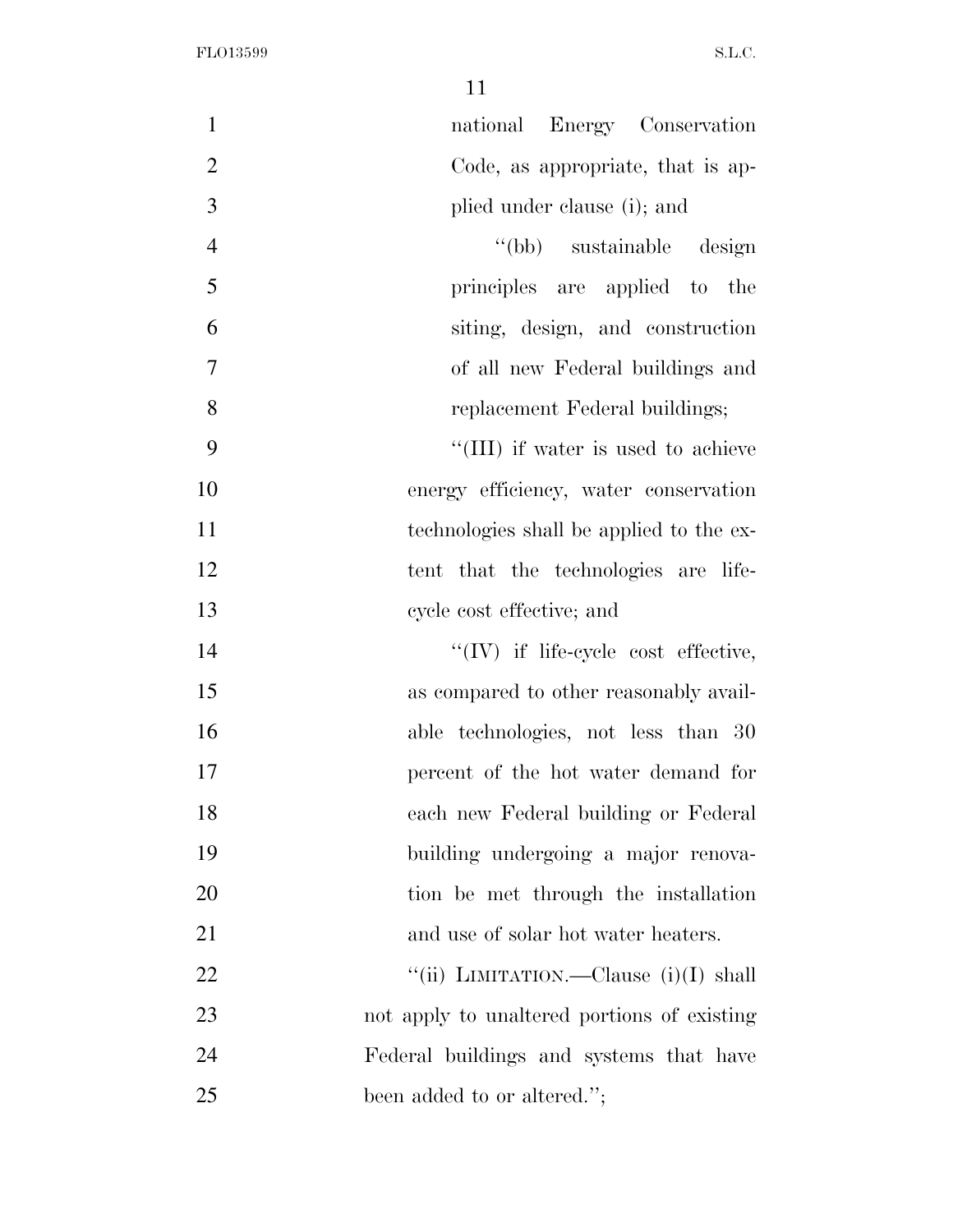| $\mathbf{1}$   | (B) in subparagraph $(C)$ , by striking " $(C)$   |
|----------------|---------------------------------------------------|
| $\overline{2}$ | In the budget request" and inserting the fol-     |
| 3              | lowing:                                           |
| $\overline{4}$ | "(B) BUDGET REQUEST.—In the budget                |
| 5              | request"; and                                     |
| 6              | $(C)$ in subparagraph $(D)$ —                     |
| 7              | (i) by striking clause $\lq\lq$ O) Not later      |
| 8              | than" and all that follows through the first      |
| 9              | sentence of subclause (III) and insert the        |
| 10             | following:                                        |
| 11             | "(C) CERTIFICATION FOR GREEN BUILD-               |
| 12             | $INGS$ .                                          |
| 13             | $``(i)$ IN GENERAL.—";                            |
| 14             | (ii) by striking clause (ii);                     |
| 15             | (iii) in clause (iii), by striking $\lq$ (iii) In |
| 16             | identifying" and insert the following:            |
| 17             | CONSIDERATIONS.-In identi-<br>``(ii)              |
| 18             | fying";                                           |
| 19             | $(iv)$ in clause $(iv)$ —                         |
| 20             | (I) by striking $\lq\lq$ (iv) At least            |
| 21             | once" and inserting the following:                |
| 22             | "(iii) STUDY.—At least once"; and                 |
| 23             | $(II)$ by striking "clause $(iii)$ " and          |
| 24             | inserting "clause (ii)";                          |
| 25             | $(v)$ in clause $(v)$ —                           |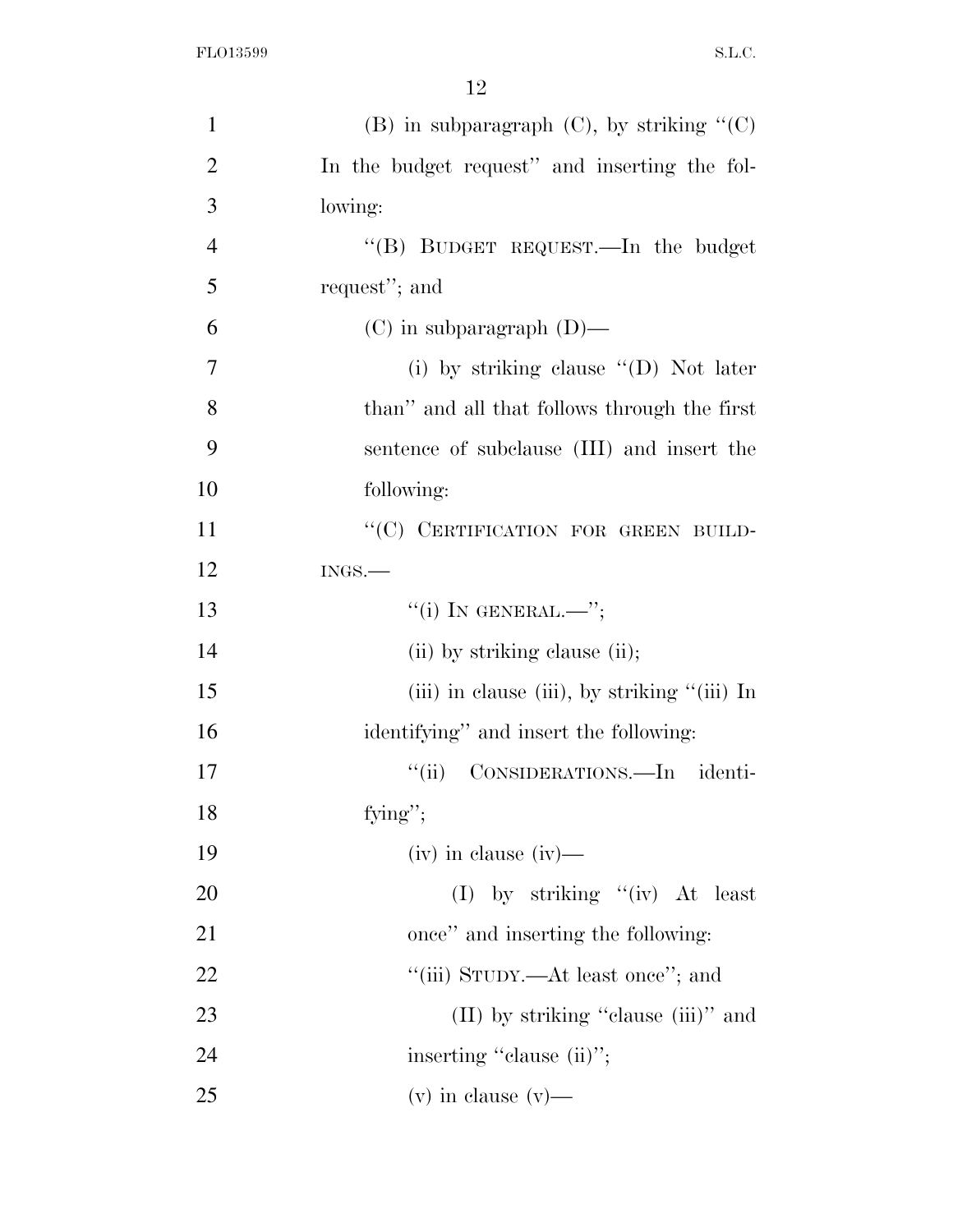| $\mathbf{1}$   |                                              |
|----------------|----------------------------------------------|
| $\overline{2}$ | retary may" and inserting the fol-           |
| 3              | lowing:                                      |
| $\overline{4}$ | "(iv) INTERNAL CERTIFICATION PROC-           |
| 5              | ESSES.—The Secretary may"; and               |
| 6              | (II) by striking "clause $(i)(III)$ "        |
| $\overline{7}$ | each place it appears and inserting          |
| 8              | "clause $(i)$ ";                             |
| 9              | $(vi)$ in clause $(vi)$ —                    |
| 10             | (I) by striking $"$ (vi) With re-            |
| 11             | spect" and inserting the following:          |
| 12             | "(v) PRIVATIZED MILITARY HOUS-               |
| 13             | ING.—With respect"; and                      |
| 14             | (II) by striking "develop alter-             |
| 15             | native criteria to those established by      |
| 16             | subclauses $(I)$ and $(III)$ of clause $(i)$ |
| 17             | that achieve an equivalent result in         |
| 18             | terms of energy savings, sustainable         |
| 19             | design, and" and inserting "develop"         |
| 20             | alternative certification systems and        |
| 21             | levels than the systems and levels           |
| 22             | identified under clause (i) that achieve     |
| 23             | an equivalent result in terms of"; and       |
| 24             | (vii) in clause (vii), by striking "(vii)    |
| 25             | In addition to" and inserting the following: |